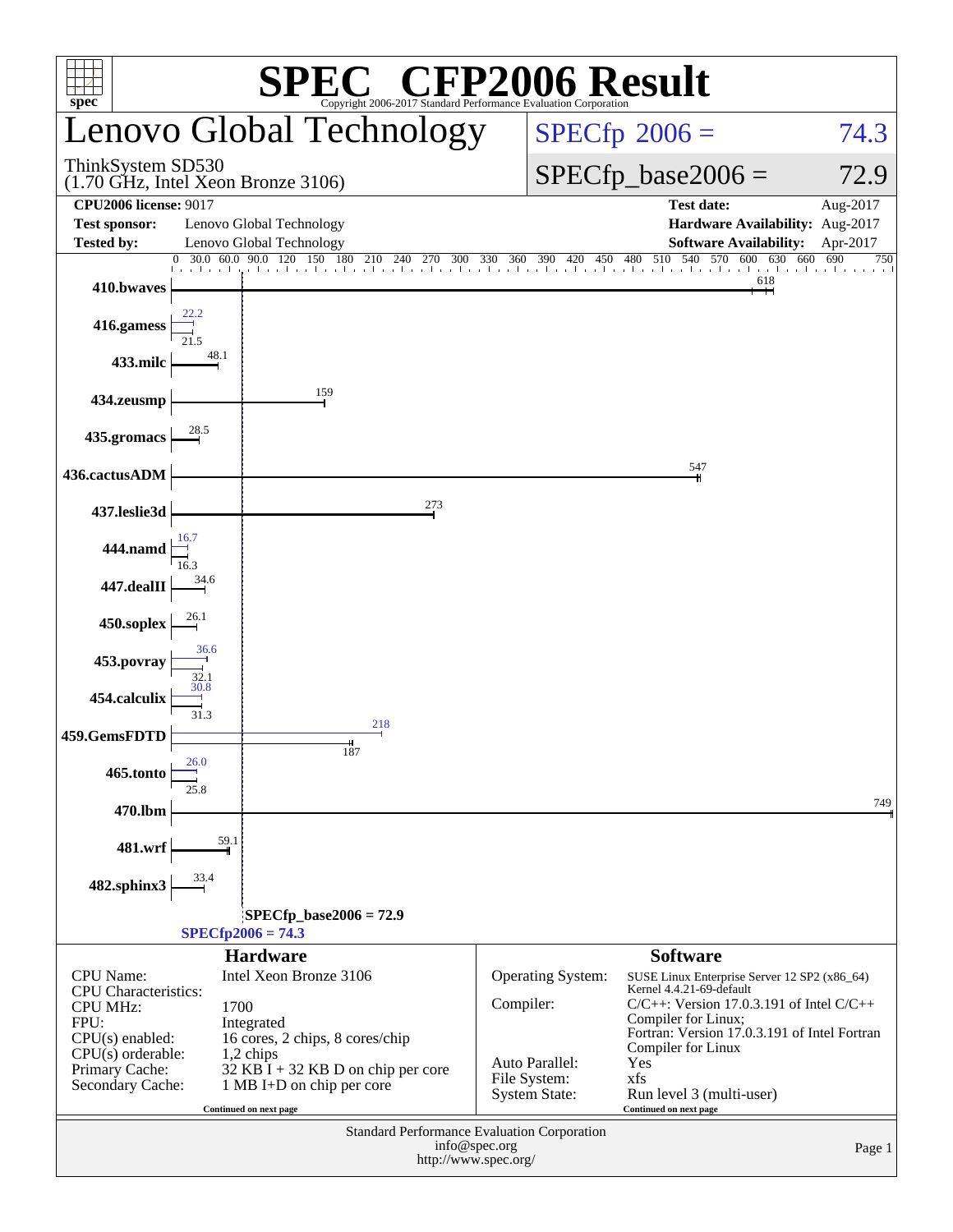| $spec^{\circ}$                                                                             |                                                 |                              |                |       |                |                                                                |                |              |                |              |                |              |  |  |
|--------------------------------------------------------------------------------------------|-------------------------------------------------|------------------------------|----------------|-------|----------------|----------------------------------------------------------------|----------------|--------------|----------------|--------------|----------------|--------------|--|--|
| Lenovo Global Technology                                                                   |                                                 |                              |                |       |                | $SPECfp2006 =$<br>74.3                                         |                |              |                |              |                |              |  |  |
| ThinkSystem SD530<br>$(1.70 \text{ GHz}, \text{Intel Xeon Bronze } 3106)$                  |                                                 | $SPECfp\_base2006 =$<br>72.9 |                |       |                |                                                                |                |              |                |              |                |              |  |  |
| <b>CPU2006 license: 9017</b><br><b>Test date:</b>                                          |                                                 |                              |                |       |                |                                                                |                |              |                |              |                | Aug-2017     |  |  |
| Lenovo Global Technology<br>Hardware Availability: Aug-2017<br><b>Test sponsor:</b>        |                                                 |                              |                |       |                |                                                                |                |              |                |              |                |              |  |  |
| <b>Tested by:</b><br>Lenovo Global Technology<br><b>Software Availability:</b><br>Apr-2017 |                                                 |                              |                |       |                |                                                                |                |              |                |              |                |              |  |  |
| L3 Cache:<br>Other Cache:                                                                  | 11 MB I+D on chip per chip<br>None              |                              |                |       |                | <b>Base Pointers:</b><br>64-bit<br>Peak Pointers:<br>32/64-bit |                |              |                |              |                |              |  |  |
| Memory:                                                                                    | 384 GB (12 x 32 GB 2Rx4 PC4-2666V-R, running at |                              |                |       |                | Other Software:<br>None                                        |                |              |                |              |                |              |  |  |
| 2133 MHz)<br>Disk Subsystem:<br>1 x 800 GB SATA SSD                                        |                                                 |                              |                |       |                |                                                                |                |              |                |              |                |              |  |  |
| Other Hardware:<br>None                                                                    |                                                 |                              |                |       |                |                                                                |                |              |                |              |                |              |  |  |
| <b>Results Table</b>                                                                       |                                                 |                              |                |       |                |                                                                |                |              |                |              |                |              |  |  |
|                                                                                            | <b>Base</b>                                     |                              |                |       |                |                                                                |                | <b>Peak</b>  |                |              |                |              |  |  |
| <b>Benchmark</b>                                                                           | <b>Seconds</b>                                  | <b>Ratio</b>                 | <b>Seconds</b> | Ratio | <b>Seconds</b> | <b>Ratio</b>                                                   | <b>Seconds</b> | <b>Ratio</b> | <b>Seconds</b> | <b>Ratio</b> | <b>Seconds</b> | <b>Ratio</b> |  |  |
| 410.bwayes                                                                                 | 21.7                                            | 626                          | 22.0           | 618   | 22.5           | 604                                                            | 21.7           | 626          | 22.0           | 618          | 22.5           | 604          |  |  |
| 416.gamess                                                                                 | 913                                             | 21.5                         | 913            | 21.4  | 913            | 21.5                                                           | 882            | 22.2         | 881            | 22.2         | 882            | 22.2         |  |  |
| 433.milc                                                                                   | 191                                             | 48.1                         | 191            | 48.1  | 191            | 48.0                                                           | 191            | 48.1         | 191            | 48.1         | 191            | 48.0         |  |  |
| 434.zeusmp                                                                                 | 57.3                                            | 159                          | 57.5           | 158   | 57.2           | 159                                                            | 57.3           | 159          | 57.5           | 158          | 57.2           | 159          |  |  |
| 435.gromacs                                                                                | 250                                             | 28.5                         | 250            | 28.6  | 250            | 28.5                                                           | 250            | 28.5         | 250            | 28.6         | 250            | 28.5         |  |  |
| 436.cactusADM                                                                              | 21.7                                            | 550                          | 21.8           | 547   | 21.9           | 547                                                            | 21.7           | 550          | 21.8           | 547          | 21.9           | 547          |  |  |
| 437.leslie3d                                                                               | 34.4                                            | 273                          | 34.4           | 273   | 34.5           | 272                                                            | 34.4           | 273          | 34.4           | 273          | 34.5           | 272          |  |  |
| 444.namd                                                                                   | 491                                             | 16.3                         | 492            | 16.3  | 491            | 16.3                                                           | 479            | <b>16.7</b>  | 479            | 16.8         | 479            | 16.7         |  |  |
| 447.dealII                                                                                 | 330                                             | 34.7                         | 331            | 34.6  | 330            | 34.6                                                           | 330            | 34.7         | 331            | 34.6         | 330            | 34.6         |  |  |
| 450.soplex                                                                                 | 318                                             | 26.3                         | 320            | 26.0  | 320            | 26.1                                                           | 318            | 26.3         | 320            | 26.0         | 320            | 26.1         |  |  |
| 453.povray                                                                                 | 166                                             | 32.1                         | 165            | 32.2  | 166            | 32.1                                                           | 145            | 36.6         | 145            | 36.7         | 146            | 36.5         |  |  |
| 454.calculix                                                                               | 264                                             | 31.2                         | 263            | 31.3  | 263            | 31.3                                                           | 267            | 30.8         | 267            | <b>30.8</b>  | 268            | 30.8         |  |  |
| 459.GemsFDTD                                                                               | 56.3                                            | 189                          | 57.4           | 185   | 56.7           | 187                                                            | 48.7           | 218          | 48.7           | 218          | 48.7           | 218          |  |  |
| 465.tonto                                                                                  | 380                                             | 25.9                         | 384            | 25.6  | 381            | 25.8                                                           | 379            | 26.0         | 379            | <b>26.0</b>  | 379            | 25.9         |  |  |
| 470.1bm                                                                                    | 18.3                                            | 750                          | 18.3           | 749   | 18.4           | 748                                                            | 18.3           | 750          | 18.3           | 749          | 18.4           | 748          |  |  |
| 481.wrf                                                                                    | 184                                             | 60.6                         | 189            | 59.1  | 194            | 57.7                                                           | 184            | 60.6         | 189            | 59.1         | 194            | 57.7         |  |  |
| 482.sphinx3                                                                                | 583                                             | 33.4                         | 585            | 33.3  | 582            | 33.5                                                           | 583            | 33.4         | 585            | 33.3         | 582            | 33.5         |  |  |

Results appear in the [order in which they were run.](http://www.spec.org/auto/cpu2006/Docs/result-fields.html#RunOrder) Bold underlined text [indicates a median measurement.](http://www.spec.org/auto/cpu2006/Docs/result-fields.html#Median)

#### **[Operating System Notes](http://www.spec.org/auto/cpu2006/Docs/result-fields.html#OperatingSystemNotes)**

Stack size set to unlimited using "ulimit -s unlimited"

#### **[Platform Notes](http://www.spec.org/auto/cpu2006/Docs/result-fields.html#PlatformNotes)**

BIOS Configuration: Choose Operating Mode set to Maximum Performance LLC dead line alloc set to Disable Patrol Scrub set to Disable DCU Streamer Prefetcher set to Disable DCA set to Enable Sysinfo program /home/cpu2006-1.2-ic17.0u3/config/sysinfo.rev6993 Revision 6993 of 2015-11-06 (b5e8d4b4eb51ed28d7f98696cbe290c1) running on stark-02-01 Tue Aug 8 14:23:04 2017

Continued on next page

Standard Performance Evaluation Corporation [info@spec.org](mailto:info@spec.org) <http://www.spec.org/>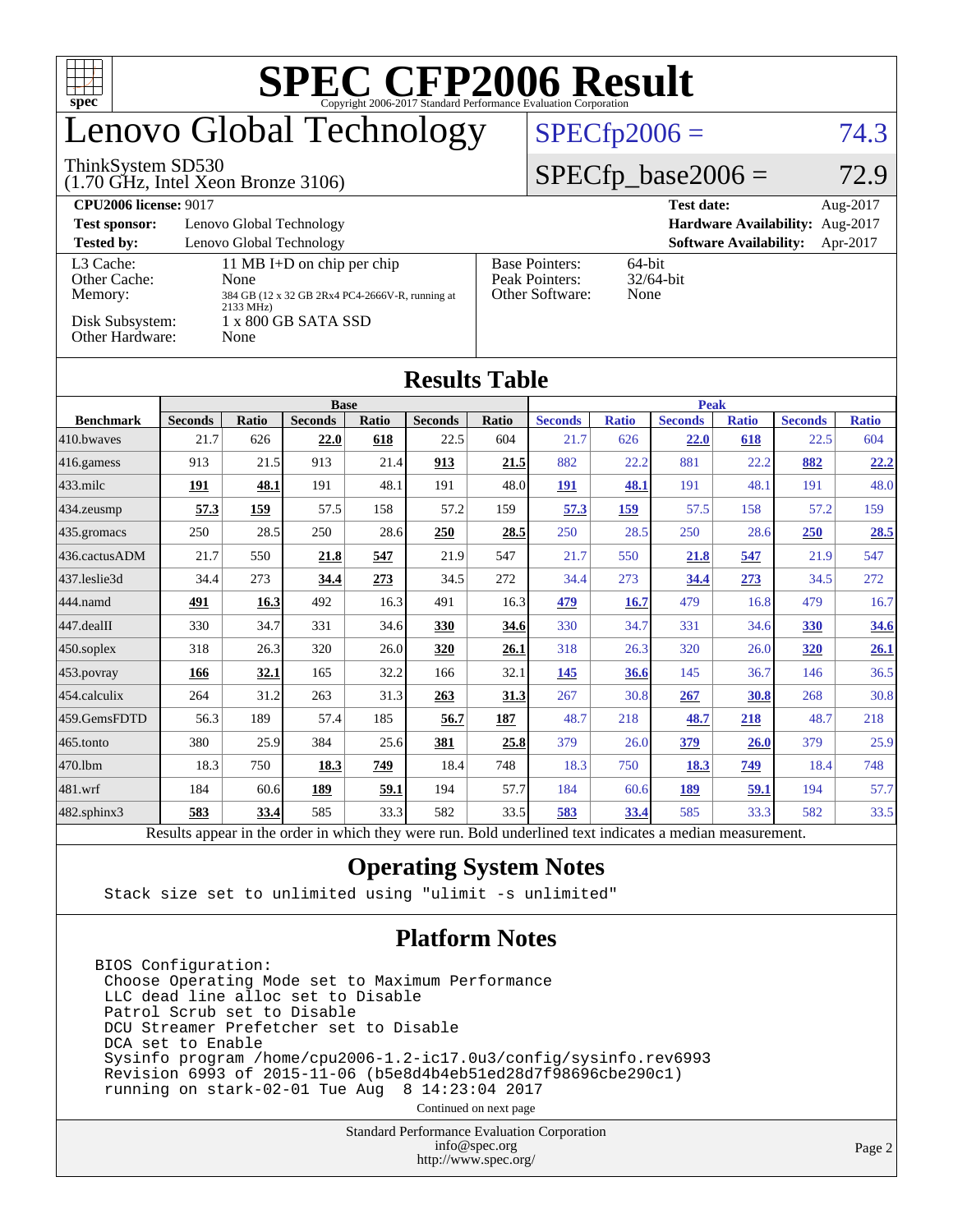

### enovo Global Technology

ThinkSystem SD530

(1.70 GHz, Intel Xeon Bronze 3106)

 $SPECTp2006 = 74.3$ 

 $SPECTp\_base2006 = 72.9$ 

**[CPU2006 license:](http://www.spec.org/auto/cpu2006/Docs/result-fields.html#CPU2006license)** 9017 **[Test date:](http://www.spec.org/auto/cpu2006/Docs/result-fields.html#Testdate)** Aug-2017 **[Test sponsor:](http://www.spec.org/auto/cpu2006/Docs/result-fields.html#Testsponsor)** Lenovo Global Technology **[Hardware Availability:](http://www.spec.org/auto/cpu2006/Docs/result-fields.html#HardwareAvailability)** Aug-2017

**[Tested by:](http://www.spec.org/auto/cpu2006/Docs/result-fields.html#Testedby)** Lenovo Global Technology **[Software Availability:](http://www.spec.org/auto/cpu2006/Docs/result-fields.html#SoftwareAvailability)** Apr-2017

#### **[Platform Notes \(Continued\)](http://www.spec.org/auto/cpu2006/Docs/result-fields.html#PlatformNotes)**

Standard Performance Evaluation Corporation [info@spec.org](mailto:info@spec.org) This section contains SUT (System Under Test) info as seen by some common utilities. To remove or add to this section, see: <http://www.spec.org/cpu2006/Docs/config.html#sysinfo> From /proc/cpuinfo model name : Intel(R) Xeon(R) Bronze 3106 CPU @ 1.70GHz 2 "physical id"s (chips) 16 "processors" cores, siblings (Caution: counting these is hw and system dependent. The following excerpts from /proc/cpuinfo might not be reliable. Use with caution.) cpu cores : 8 siblings : 8 physical 0: cores 0 1 2 3 4 5 6 7 physical 1: cores 0 1 2 3 4 5 6 7 cache size : 11264 KB From /proc/meminfo<br>MemTotal: 395894348 kB HugePages\_Total: 0 Hugepagesize: 2048 kB From /etc/\*release\* /etc/\*version\* SuSE-release: SUSE Linux Enterprise Server 12 (x86\_64) VERSION = 12 PATCHLEVEL = 2 # This file is deprecated and will be removed in a future service pack or release. # Please check /etc/os-release for details about this release. os-release: NAME="SLES" VERSION="12-SP2" VERSION\_ID="12.2" PRETTY\_NAME="SUSE Linux Enterprise Server 12 SP2" ID="sles" ANSI\_COLOR="0;32" CPE\_NAME="cpe:/o:suse:sles:12:sp2" uname -a: Linux stark-02-01 4.4.21-69-default #1 SMP Tue Oct 25 10:58:20 UTC 2016 (9464f67) x86\_64 x86\_64 x86\_64 GNU/Linux run-level 3 Aug 8 14:19 SPEC is set to: /home/cpu2006-1.2-ic17.0u3 Filesystem Type Size Used Avail Use% Mounted on<br>
/dev/sda4 xfs 689G 21G 669G 3% /home /dev/sda4 xfs 689G 21G 669G 3% /home Additional information from dmidecode: Warning: Use caution when you interpret this section. The 'dmidecode' program Continued on next page

<http://www.spec.org/>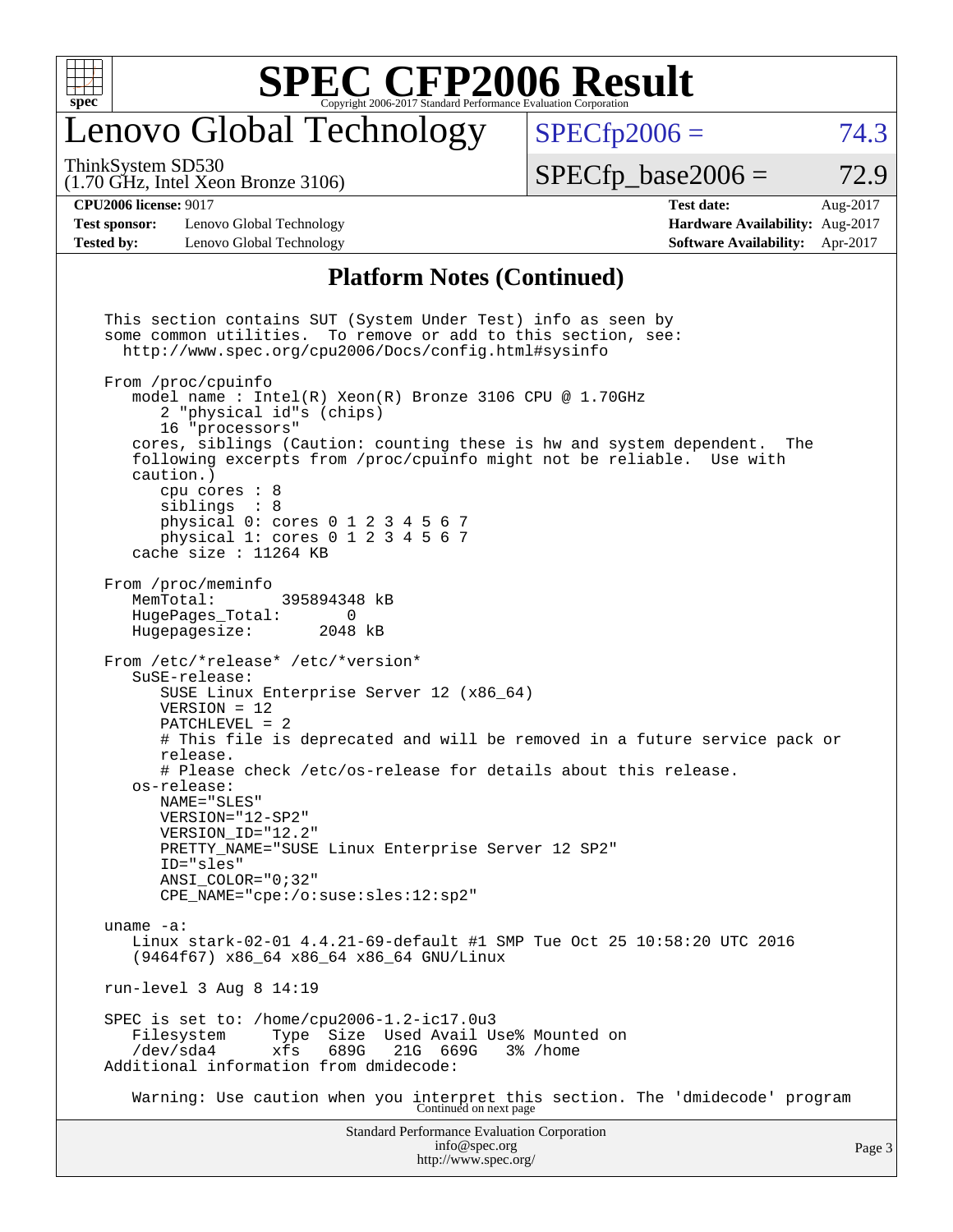

## enovo Global Technology

ThinkSystem SD530

 $SPECTp2006 = 74.3$ 

(1.70 GHz, Intel Xeon Bronze 3106)

 $SPECTp\_base2006 = 72.9$ 

**[Test sponsor:](http://www.spec.org/auto/cpu2006/Docs/result-fields.html#Testsponsor)** Lenovo Global Technology **[Hardware Availability:](http://www.spec.org/auto/cpu2006/Docs/result-fields.html#HardwareAvailability)** Aug-2017 **[Tested by:](http://www.spec.org/auto/cpu2006/Docs/result-fields.html#Testedby)** Lenovo Global Technology **[Software Availability:](http://www.spec.org/auto/cpu2006/Docs/result-fields.html#SoftwareAvailability)** Apr-2017

**[CPU2006 license:](http://www.spec.org/auto/cpu2006/Docs/result-fields.html#CPU2006license)** 9017 **[Test date:](http://www.spec.org/auto/cpu2006/Docs/result-fields.html#Testdate)** Aug-2017

#### **[Platform Notes \(Continued\)](http://www.spec.org/auto/cpu2006/Docs/result-fields.html#PlatformNotes)**

 reads system data which is "intended to allow hardware to be accurately determined", but the intent may not be met, as there are frequent changes to hardware, firmware, and the "DMTF SMBIOS" standard.

 BIOS Lenovo -[TEE113J-1.00]- 06/03/2017 Memory: 4x NO DIMM NO DIMM 12x Samsung M393A4K40BB2-CTD 32 GB 2 rank 2666 MHz, configured at 2133 MHz

(End of data from sysinfo program)

#### **[General Notes](http://www.spec.org/auto/cpu2006/Docs/result-fields.html#GeneralNotes)**

Environment variables set by runspec before the start of the run: KMP\_AFFINITY = "granularity=fine,compact" LD\_LIBRARY\_PATH = "/home/cpu2006-1.2-ic17.0u3/lib/ia32:/home/cpu2006-1.2-ic17.0u3/lib/intel64:/home/cpu2006-1.2-ic17.0u3/sh10.2" OMP NUM THREADS = "16"

 Binaries compiled on a system with 1x Intel Core i7-4790 CPU + 32GB RAM memory using Redhat Enterprise Linux 7.2 Transparent Huge Pages disabled with: echo never > /sys/kernel/mm/transparent\_hugepage/enabled Filesystem page cache cleared with: shell invocation of 'sync; echo 3 > /proc/sys/vm/drop\_caches' prior to run

#### **[Base Compiler Invocation](http://www.spec.org/auto/cpu2006/Docs/result-fields.html#BaseCompilerInvocation)**

[C benchmarks](http://www.spec.org/auto/cpu2006/Docs/result-fields.html#Cbenchmarks): [icc -m64](http://www.spec.org/cpu2006/results/res2017q4/cpu2006-20170918-49598.flags.html#user_CCbase_intel_icc_64bit_bda6cc9af1fdbb0edc3795bac97ada53)

[C++ benchmarks:](http://www.spec.org/auto/cpu2006/Docs/result-fields.html#CXXbenchmarks) [icpc -m64](http://www.spec.org/cpu2006/results/res2017q4/cpu2006-20170918-49598.flags.html#user_CXXbase_intel_icpc_64bit_fc66a5337ce925472a5c54ad6a0de310)

[Fortran benchmarks](http://www.spec.org/auto/cpu2006/Docs/result-fields.html#Fortranbenchmarks): [ifort -m64](http://www.spec.org/cpu2006/results/res2017q4/cpu2006-20170918-49598.flags.html#user_FCbase_intel_ifort_64bit_ee9d0fb25645d0210d97eb0527dcc06e)

[Benchmarks using both Fortran and C](http://www.spec.org/auto/cpu2006/Docs/result-fields.html#BenchmarksusingbothFortranandC): [icc -m64](http://www.spec.org/cpu2006/results/res2017q4/cpu2006-20170918-49598.flags.html#user_CC_FCbase_intel_icc_64bit_bda6cc9af1fdbb0edc3795bac97ada53) [ifort -m64](http://www.spec.org/cpu2006/results/res2017q4/cpu2006-20170918-49598.flags.html#user_CC_FCbase_intel_ifort_64bit_ee9d0fb25645d0210d97eb0527dcc06e)

#### **[Base Portability Flags](http://www.spec.org/auto/cpu2006/Docs/result-fields.html#BasePortabilityFlags)**

 410.bwaves: [-DSPEC\\_CPU\\_LP64](http://www.spec.org/cpu2006/results/res2017q4/cpu2006-20170918-49598.flags.html#suite_basePORTABILITY410_bwaves_DSPEC_CPU_LP64) 416.gamess: [-DSPEC\\_CPU\\_LP64](http://www.spec.org/cpu2006/results/res2017q4/cpu2006-20170918-49598.flags.html#suite_basePORTABILITY416_gamess_DSPEC_CPU_LP64) 433.milc: [-DSPEC\\_CPU\\_LP64](http://www.spec.org/cpu2006/results/res2017q4/cpu2006-20170918-49598.flags.html#suite_basePORTABILITY433_milc_DSPEC_CPU_LP64) 434.zeusmp: [-DSPEC\\_CPU\\_LP64](http://www.spec.org/cpu2006/results/res2017q4/cpu2006-20170918-49598.flags.html#suite_basePORTABILITY434_zeusmp_DSPEC_CPU_LP64) 435.gromacs: [-DSPEC\\_CPU\\_LP64](http://www.spec.org/cpu2006/results/res2017q4/cpu2006-20170918-49598.flags.html#suite_basePORTABILITY435_gromacs_DSPEC_CPU_LP64) [-nofor\\_main](http://www.spec.org/cpu2006/results/res2017q4/cpu2006-20170918-49598.flags.html#user_baseLDPORTABILITY435_gromacs_f-nofor_main)

Continued on next page

Standard Performance Evaluation Corporation [info@spec.org](mailto:info@spec.org) <http://www.spec.org/>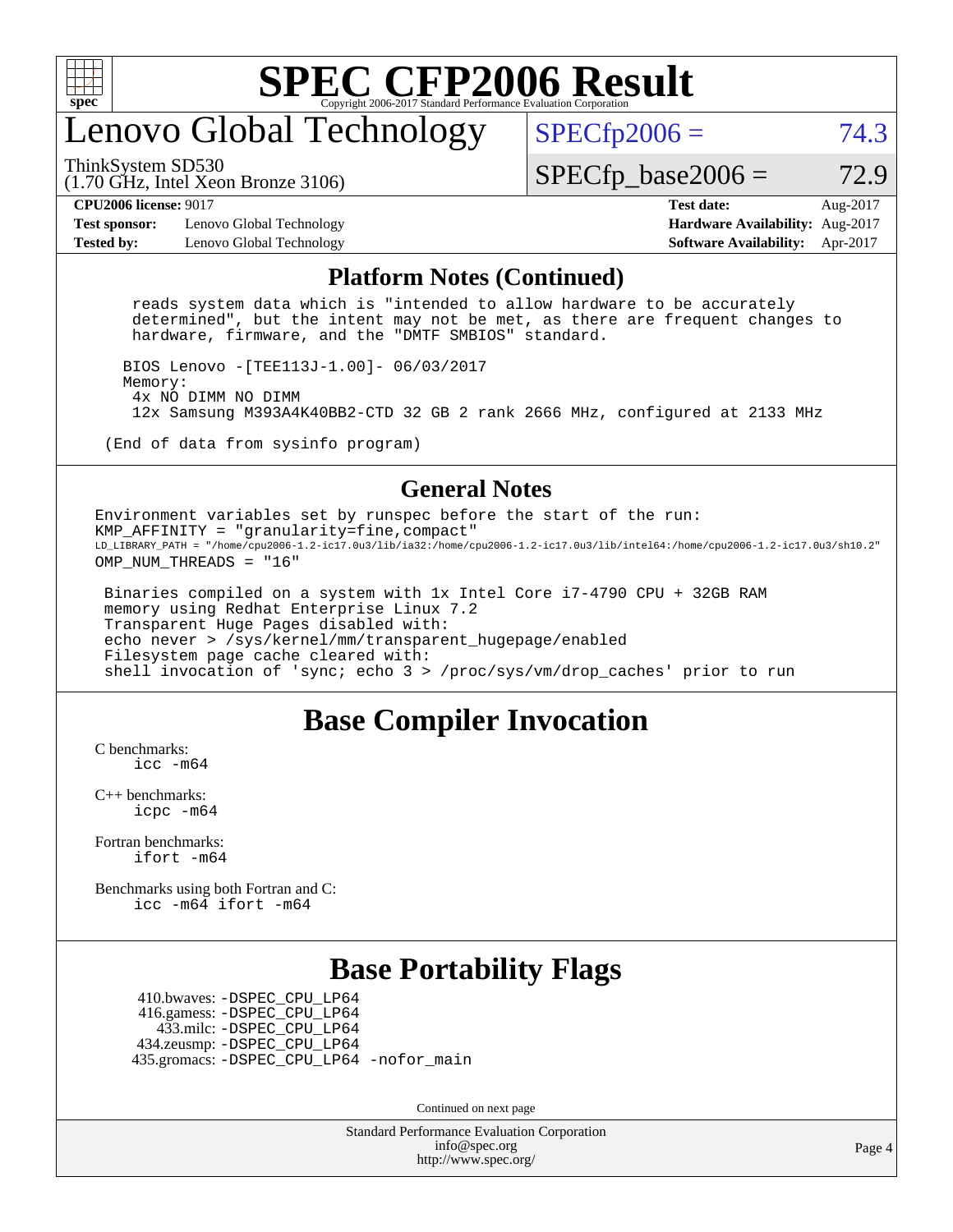

enovo Global Technology

ThinkSystem SD530

(1.70 GHz, Intel Xeon Bronze 3106)

 $SPECTp2006 = 74.3$ 

 $SPECfp\_base2006 = 72.9$ 

**[Test sponsor:](http://www.spec.org/auto/cpu2006/Docs/result-fields.html#Testsponsor)** Lenovo Global Technology **[Hardware Availability:](http://www.spec.org/auto/cpu2006/Docs/result-fields.html#HardwareAvailability)** Aug-2017

**[CPU2006 license:](http://www.spec.org/auto/cpu2006/Docs/result-fields.html#CPU2006license)** 9017 **[Test date:](http://www.spec.org/auto/cpu2006/Docs/result-fields.html#Testdate)** Aug-2017 **[Tested by:](http://www.spec.org/auto/cpu2006/Docs/result-fields.html#Testedby)** Lenovo Global Technology **[Software Availability:](http://www.spec.org/auto/cpu2006/Docs/result-fields.html#SoftwareAvailability)** Apr-2017

### **[Base Portability Flags \(Continued\)](http://www.spec.org/auto/cpu2006/Docs/result-fields.html#BasePortabilityFlags)**

| 436.cactusADM: - DSPEC CPU LP64 - nofor main |                                                                |
|----------------------------------------------|----------------------------------------------------------------|
| 437.leslie3d: -DSPEC CPU LP64                |                                                                |
| 444.namd: - DSPEC_CPU_LP64                   |                                                                |
| 447.dealII: -DSPEC CPU LP64                  |                                                                |
| 450.soplex: -DSPEC_CPU_LP64                  |                                                                |
| 453.povray: -DSPEC_CPU_LP64                  |                                                                |
| 454.calculix: - DSPEC CPU LP64 - nofor main  |                                                                |
| 459.GemsFDTD: -DSPEC CPU LP64                |                                                                |
| 465.tonto: -DSPEC CPU LP64                   |                                                                |
| 470.1bm: - DSPEC CPU LP64                    |                                                                |
|                                              | 481.wrf: -DSPEC CPU_LP64 -DSPEC_CPU_CASE_FLAG -DSPEC_CPU_LINUX |
| 482.sphinx3: -DSPEC CPU LP64                 |                                                                |

#### **[Base Optimization Flags](http://www.spec.org/auto/cpu2006/Docs/result-fields.html#BaseOptimizationFlags)**

[C benchmarks](http://www.spec.org/auto/cpu2006/Docs/result-fields.html#Cbenchmarks):

[-xCORE-AVX2](http://www.spec.org/cpu2006/results/res2017q4/cpu2006-20170918-49598.flags.html#user_CCbase_f-xCORE-AVX2) [-ipo](http://www.spec.org/cpu2006/results/res2017q4/cpu2006-20170918-49598.flags.html#user_CCbase_f-ipo) [-O3](http://www.spec.org/cpu2006/results/res2017q4/cpu2006-20170918-49598.flags.html#user_CCbase_f-O3) [-no-prec-div](http://www.spec.org/cpu2006/results/res2017q4/cpu2006-20170918-49598.flags.html#user_CCbase_f-no-prec-div) [-parallel](http://www.spec.org/cpu2006/results/res2017q4/cpu2006-20170918-49598.flags.html#user_CCbase_f-parallel) [-qopt-prefetch](http://www.spec.org/cpu2006/results/res2017q4/cpu2006-20170918-49598.flags.html#user_CCbase_f-qopt-prefetch)

[C++ benchmarks:](http://www.spec.org/auto/cpu2006/Docs/result-fields.html#CXXbenchmarks) [-xCORE-AVX2](http://www.spec.org/cpu2006/results/res2017q4/cpu2006-20170918-49598.flags.html#user_CXXbase_f-xCORE-AVX2) [-ipo](http://www.spec.org/cpu2006/results/res2017q4/cpu2006-20170918-49598.flags.html#user_CXXbase_f-ipo) [-O3](http://www.spec.org/cpu2006/results/res2017q4/cpu2006-20170918-49598.flags.html#user_CXXbase_f-O3) [-no-prec-div](http://www.spec.org/cpu2006/results/res2017q4/cpu2006-20170918-49598.flags.html#user_CXXbase_f-no-prec-div) [-qopt-prefetch](http://www.spec.org/cpu2006/results/res2017q4/cpu2006-20170918-49598.flags.html#user_CXXbase_f-qopt-prefetch)

[Fortran benchmarks](http://www.spec.org/auto/cpu2006/Docs/result-fields.html#Fortranbenchmarks): [-xCORE-AVX2](http://www.spec.org/cpu2006/results/res2017q4/cpu2006-20170918-49598.flags.html#user_FCbase_f-xCORE-AVX2) [-ipo](http://www.spec.org/cpu2006/results/res2017q4/cpu2006-20170918-49598.flags.html#user_FCbase_f-ipo) [-O3](http://www.spec.org/cpu2006/results/res2017q4/cpu2006-20170918-49598.flags.html#user_FCbase_f-O3) [-no-prec-div](http://www.spec.org/cpu2006/results/res2017q4/cpu2006-20170918-49598.flags.html#user_FCbase_f-no-prec-div) [-parallel](http://www.spec.org/cpu2006/results/res2017q4/cpu2006-20170918-49598.flags.html#user_FCbase_f-parallel) [-qopt-prefetch](http://www.spec.org/cpu2006/results/res2017q4/cpu2006-20170918-49598.flags.html#user_FCbase_f-qopt-prefetch)

[Benchmarks using both Fortran and C](http://www.spec.org/auto/cpu2006/Docs/result-fields.html#BenchmarksusingbothFortranandC): [-xCORE-AVX2](http://www.spec.org/cpu2006/results/res2017q4/cpu2006-20170918-49598.flags.html#user_CC_FCbase_f-xCORE-AVX2) [-ipo](http://www.spec.org/cpu2006/results/res2017q4/cpu2006-20170918-49598.flags.html#user_CC_FCbase_f-ipo) [-O3](http://www.spec.org/cpu2006/results/res2017q4/cpu2006-20170918-49598.flags.html#user_CC_FCbase_f-O3) [-no-prec-div](http://www.spec.org/cpu2006/results/res2017q4/cpu2006-20170918-49598.flags.html#user_CC_FCbase_f-no-prec-div) [-parallel](http://www.spec.org/cpu2006/results/res2017q4/cpu2006-20170918-49598.flags.html#user_CC_FCbase_f-parallel) [-qopt-prefetch](http://www.spec.org/cpu2006/results/res2017q4/cpu2006-20170918-49598.flags.html#user_CC_FCbase_f-qopt-prefetch)

#### **[Peak Compiler Invocation](http://www.spec.org/auto/cpu2006/Docs/result-fields.html#PeakCompilerInvocation)**

[C benchmarks](http://www.spec.org/auto/cpu2006/Docs/result-fields.html#Cbenchmarks): [icc -m64](http://www.spec.org/cpu2006/results/res2017q4/cpu2006-20170918-49598.flags.html#user_CCpeak_intel_icc_64bit_bda6cc9af1fdbb0edc3795bac97ada53)

[C++ benchmarks:](http://www.spec.org/auto/cpu2006/Docs/result-fields.html#CXXbenchmarks) [icpc -m64](http://www.spec.org/cpu2006/results/res2017q4/cpu2006-20170918-49598.flags.html#user_CXXpeak_intel_icpc_64bit_fc66a5337ce925472a5c54ad6a0de310)

[Fortran benchmarks](http://www.spec.org/auto/cpu2006/Docs/result-fields.html#Fortranbenchmarks): [ifort -m64](http://www.spec.org/cpu2006/results/res2017q4/cpu2006-20170918-49598.flags.html#user_FCpeak_intel_ifort_64bit_ee9d0fb25645d0210d97eb0527dcc06e)

[Benchmarks using both Fortran and C](http://www.spec.org/auto/cpu2006/Docs/result-fields.html#BenchmarksusingbothFortranandC): [icc -m64](http://www.spec.org/cpu2006/results/res2017q4/cpu2006-20170918-49598.flags.html#user_CC_FCpeak_intel_icc_64bit_bda6cc9af1fdbb0edc3795bac97ada53) [ifort -m64](http://www.spec.org/cpu2006/results/res2017q4/cpu2006-20170918-49598.flags.html#user_CC_FCpeak_intel_ifort_64bit_ee9d0fb25645d0210d97eb0527dcc06e)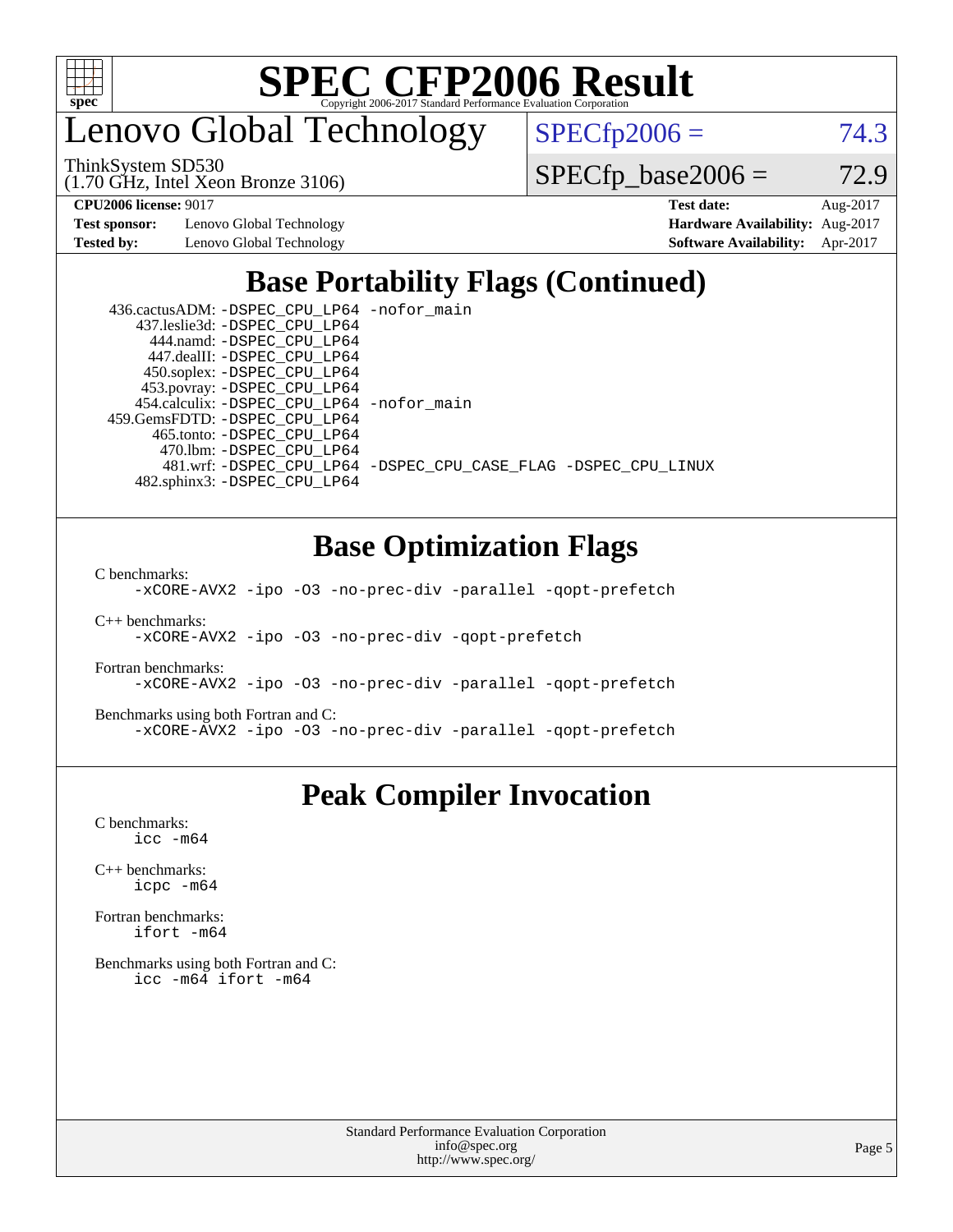

### enovo Global Technology

ThinkSystem SD530

(1.70 GHz, Intel Xeon Bronze 3106)

#### **[CPU2006 license:](http://www.spec.org/auto/cpu2006/Docs/result-fields.html#CPU2006license)** 9017 **[Test date:](http://www.spec.org/auto/cpu2006/Docs/result-fields.html#Testdate)** Aug-2017

 $SPECTp2006 = 74.3$ 

 $SPECTp\_base2006 = 72.9$ 

**[Test sponsor:](http://www.spec.org/auto/cpu2006/Docs/result-fields.html#Testsponsor)** Lenovo Global Technology **[Hardware Availability:](http://www.spec.org/auto/cpu2006/Docs/result-fields.html#HardwareAvailability)** Aug-2017 **[Tested by:](http://www.spec.org/auto/cpu2006/Docs/result-fields.html#Testedby)** Lenovo Global Technology **[Software Availability:](http://www.spec.org/auto/cpu2006/Docs/result-fields.html#SoftwareAvailability)** Apr-2017

#### **[Peak Portability Flags](http://www.spec.org/auto/cpu2006/Docs/result-fields.html#PeakPortabilityFlags)**

Same as Base Portability Flags

### **[Peak Optimization Flags](http://www.spec.org/auto/cpu2006/Docs/result-fields.html#PeakOptimizationFlags)**

[C benchmarks](http://www.spec.org/auto/cpu2006/Docs/result-fields.html#Cbenchmarks):

433.milc: basepeak = yes

 $470$ .lbm: basepeak = yes

 $482$ .sphinx3: basepeak = yes

#### [C++ benchmarks:](http://www.spec.org/auto/cpu2006/Docs/result-fields.html#CXXbenchmarks)

```
 444.namd: -prof-gen(pass 1) -prof-use(pass 2) -xCORE-AVX2(pass 2)
        -par-num-threads=1(pass 1) -ipo(pass 2) -O3(pass 2)
        -no-prec-div(pass 2) -fno-alias -auto-ilp32
```
447.dealII: basepeak = yes

 $450$ .soplex: basepeak = yes

```
 453.povray: -prof-gen(pass 1) -prof-use(pass 2) -xCORE-AVX2(pass 2)
         -par-num-threads=1-ipo-O3(pass 2)-no-prec-div(pass 2) -unroll4 -ansi-alias
```
[Fortran benchmarks](http://www.spec.org/auto/cpu2006/Docs/result-fields.html#Fortranbenchmarks):

```
410.bwaves: basepeak = yes 416.gamess: -prof-gen(pass 1) -prof-use(pass 2) -xCORE-AVX2(pass 2)
            -par-num-threads=1-ipo-O3(pass 2)-no-prec-div(pass 2) -unroll2 -inline-level=0 -scalar-rep-
    434.zeusmp: basepeak = yes
    437.leslie3d: basepeak = yes
 459.GemsFDTD: -prof-gen(pass 1) -prof-use(pass 2) -xCORE-AVX2(pass 2)
            -par-num-threads=1-ipo-O3(pass 2)-no-prec-div(pass 2) -unroll2 -inline-level=0
            -qopt-prefetch -parallel
      465.tonto: -prof-gen(pass 1) -prof-use(pass 2) -xCORE-AVX2(pass 2)
            -par-num-threads=1(pass 1) -ipo(pass 2) -O3(pass 2)
            -no-prec-div-inline-calloc-qopt-malloc-options=3
```
[-auto](http://www.spec.org/cpu2006/results/res2017q4/cpu2006-20170918-49598.flags.html#user_peakOPTIMIZE465_tonto_f-auto) [-unroll4](http://www.spec.org/cpu2006/results/res2017q4/cpu2006-20170918-49598.flags.html#user_peakOPTIMIZE465_tonto_f-unroll_4e5e4ed65b7fd20bdcd365bec371b81f)

Continued on next page

```
Standard Performance Evaluation Corporation
             info@spec.org
           http://www.spec.org/
```